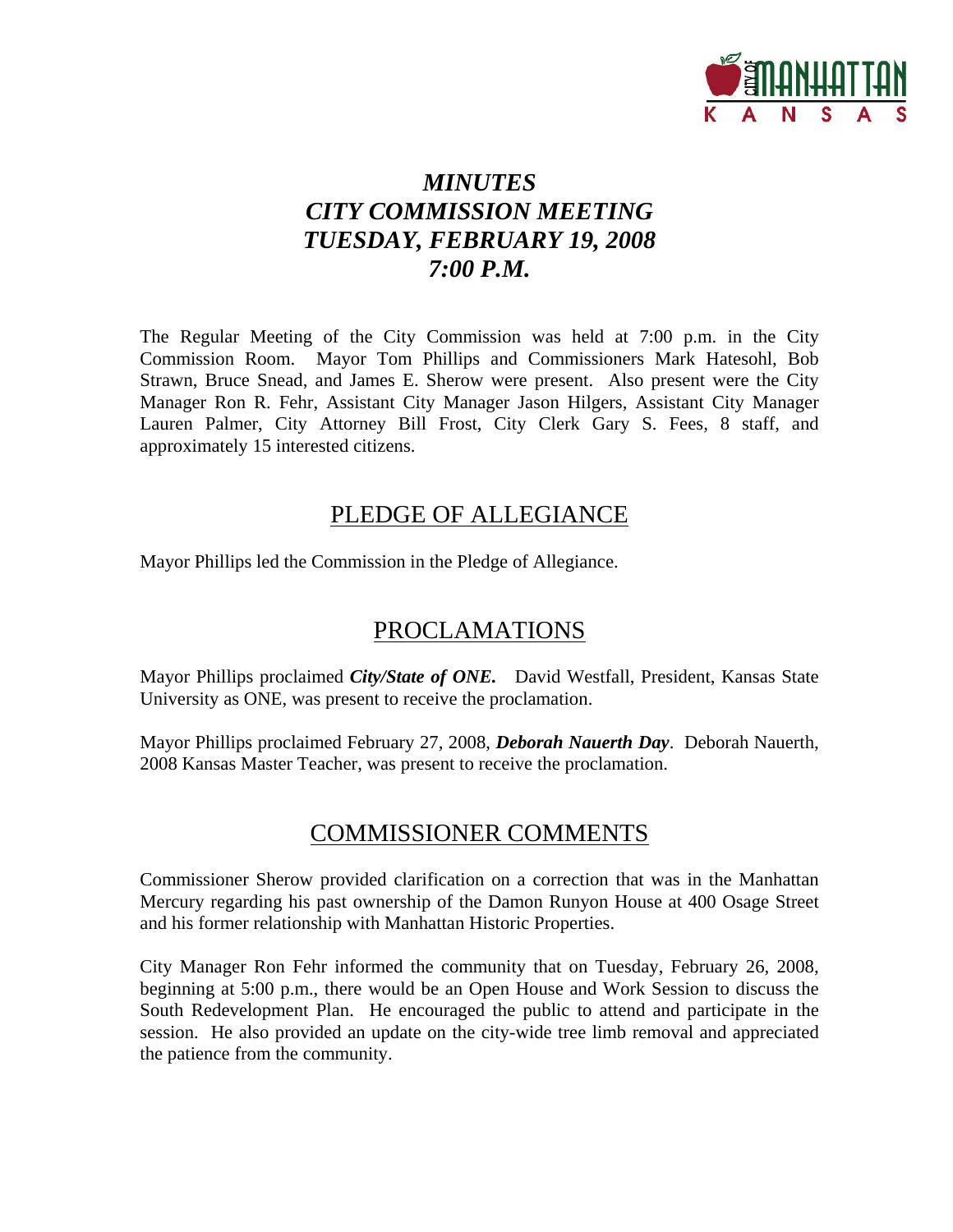# COMMISSIONER COMMENTS *(CONTINUED)*

Commissioner Strawn provided additional information on the upcoming work session item and discussions on hiring a museum consultant and then a museum director for the proposed Discovery Center.

## CONSENT AGENDA

(\* denotes those items discussed)

## **MINUTES**

The Commission approved the minutes of the Regular City Commission Meeting held Tuesday, February 5, 2008.

## **CLAIMS REGISTER NOS. 2571 and 2572**

The Commission approved Claims Register Nos. 2571 and 2572 authorizing and approving the payment of claims from January 30, 2008, to February 12, 2008, in the amounts of \$358,580.10 and \$1,277,366.87, respectively.

## **LICENSES – CEREAL MALT BEVERAGE**

The Commission approved a Cereal Malt Beverage License for calendar year 2008 for Lemmy's Pizzaria,  $600$  South  $4<sup>th</sup>$  Street; The Little Apple Express,  $809$  North  $3<sup>rd</sup>$ . Street; Tubby's, 1127 Moro Street; and Wal-Mart, 101 East Bluemont Avenue.

# **ORDINANCE NO. 6686 – LEVY SPECIAL ASSESSMENTS (GOB 2008A)**

This item was removed from the agenda.

## **ORDINANCE NO. 6687 – TEMPORARY NOTES – SHIRLEY LANE DRAINAGE IMPROVEMENTS (SM0705)**

The Commission approved Ordinance No. 6687 authorizing financing in an amount not to exceed \$185,000.00 in general obligation bonds for the Shirley Lane Drainage Improvements (SM0705).

## **FIRST READING – INSTALLATION – TRAFFIC SIGNS**

The Commission approved first reading of an ordinance establishing traffic control devices at multiple intersections within the City Limits of Manhattan, based on the recommendations in the Manhattan Area Transportation Strategy Report and Manual of Uniform Traffic Control Devices (MUTCD), and which will be consistent with current practices/policies of the City of Manhattan. *(See Attachment No. 3)*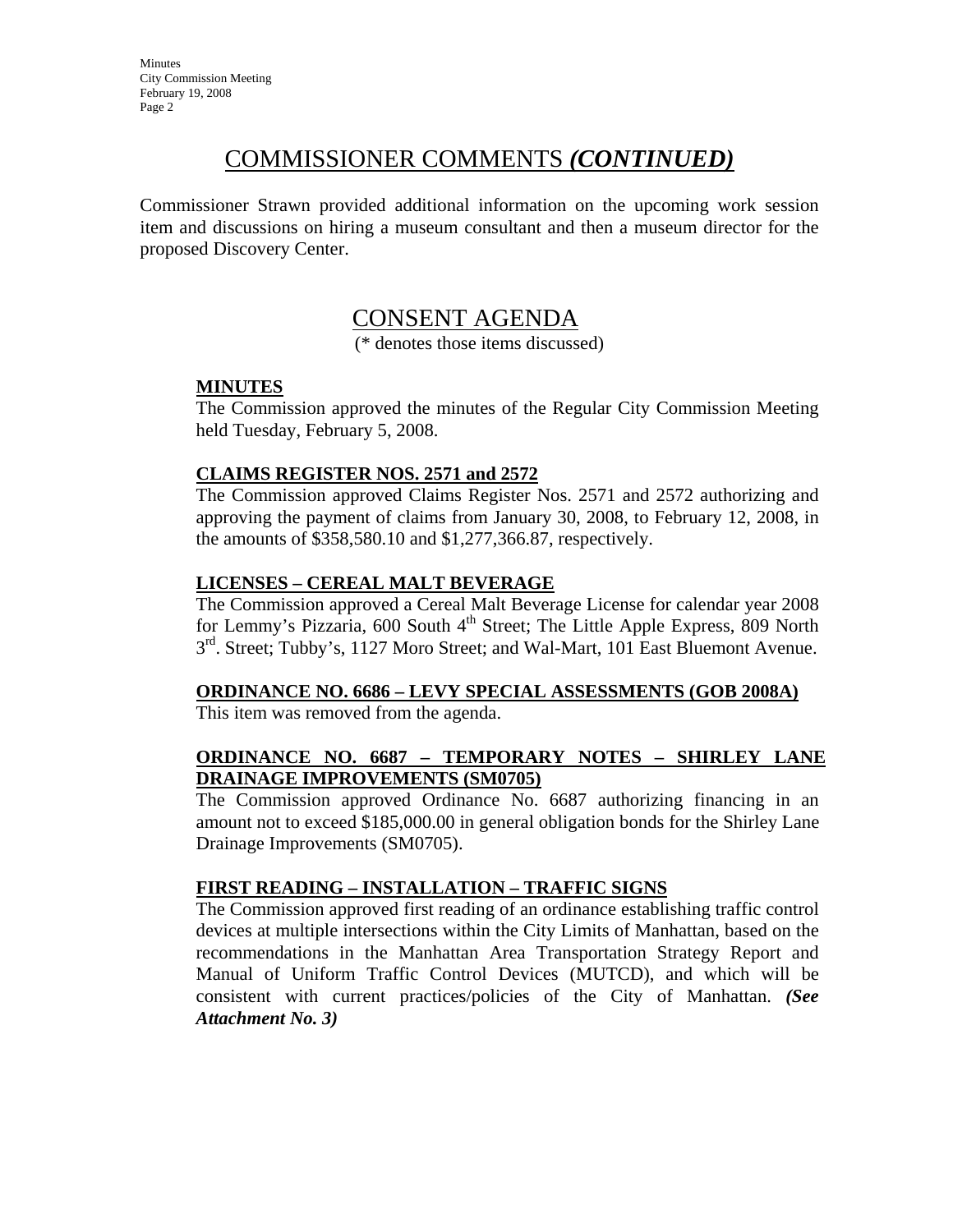# CONSENT AGENDA (*CONTINUED*)

### **RESOLUTION NO. 021908-A – TEMPORARY NOTE SERIES NO. 2008-01**

The Commission accepted the best bid for selling the notes and approved Resolution No. 021908-A issuing Temporary Note Series No. 2008-01 in the amount of \$5,165,000 to finance the following 13 special assessment and capital projects to be debt financed: *Hawthorne Woods Addition, Sanitary Sewer (SS0711), Street (ST0715), Hudson Trail (SP0707), and Water (WA0709) Improvements; Heritage Square, US 24 and Traffic Signal (ST0702) and External Waterline (WA014) Improvements; Heritage Square South, Internal Sanitary Sewer (SS0612), Street (ST0616) and Waterline (WA0613) Improvements; Airport - Relocation of Navigational Equipment; Downtown Redevelopment (North End) - 4th and Bluemont Roundabout (Lundgerg Acquisition) (ST0703); Fire Burn Building/Training Props (FR702P); and Shirley Lane, Storm Water Improvements (SW042P).* 

## **\* AWARD CONTRACT – 1800 and 1900 BLOCK OF FAIRCHILD ISLAND CURB REPLACEMENT (ST0803)**

Bud Valerius, 1849 Fairchild Avenue, thanked the Commission for consideration of the Fairchild Avenue island curb replacement.

The Commission accepted the Engineer's Estimate in the amount of \$44,430.00 and awarded a construction contract in the amount of \$28,800.00 to the low bidder, Larson Construction, of Manhattan, Kansas, for the 1800 and 1900 Block of Fairchild Island Curb Replacement (ST0803).

## **CHANGE ORDER NO. 1 – PRAIRIE LAKES, UNIT III – STREET IMPROVEMENTS (ST0619)**

The Commission approved Change Order No. 1 for Prairie Lakes, Unit III, Street Improvements (ST0619) resulting in a net increase in the amount of \$22,177.96 (+2.71%) to the contract with Paver's, Inc., of Salina, Kansas.

## **PURCHASE – ONE-TON TRUCKS – STREET AND SEWER MAINTENANCE DEPARTMENTS**

The Commission awarded the purchase of  $(2)$  One-Ton Trucks (Units 22 & 54), 4wd w/ bed for the Street and Sewer Maintenance Departments in the amount of \$47,208.00 to Shawnee Mission Ford, of Shawnee, Kansas.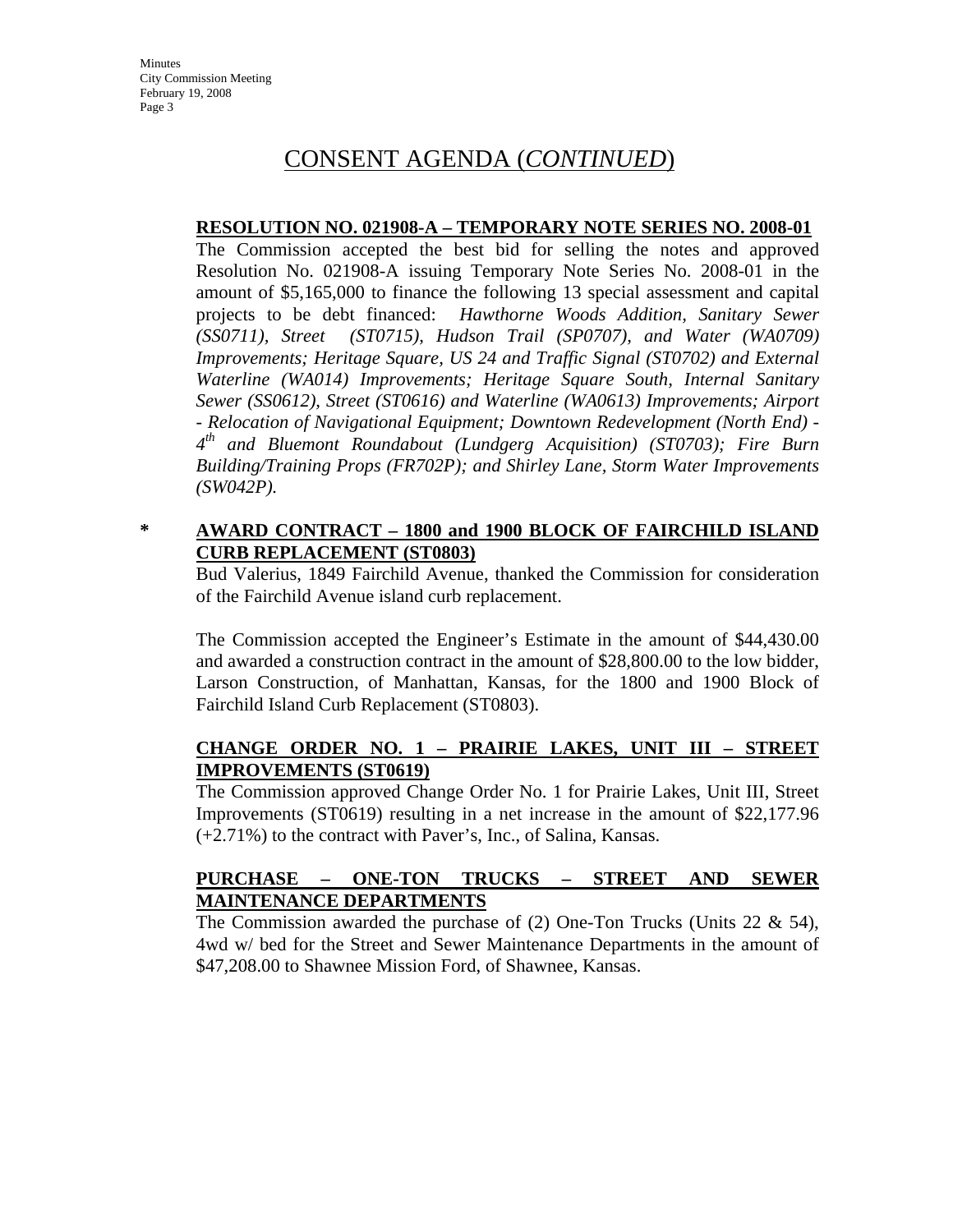# CONSENT AGENDA (*CONTINUED*)

## **PURCHASE – SINGLE-AXLE 5-YARD DUMP TRUCK – WATER DEPARTMENT**

The Commission awarded the purchase of a Single-Axle 5-yard Dump Truck (Unit 40) for the Water Department, in the amount of \$62,384.00 to Kansas Truck Center, of Wichita, Kansas.

## **LEASE PURCHASE - TANDEM-AXLE 10-YARD DUMP TRUCK – STREET DEPARTMENT**

The Commission awarded the purchase of Tandem-Axle 10-yard Dump Truck (Unit 30) for the Street Department, in the amount of \$73,966.00 to Kansas Truck Center, of Wichita, Kansas, and authorized the Mayor and/or City Clerk to execute the lease purchase agreement once the truck is delivered.

## \* **PURCHASE OF CITY VEHICHLES**

Ron Fehr, City Manager, and Dale Houdeshell, Director of Public Works, responded to questions from the Commission.

The Commission authorized the purchase of ten (10) new vehicles utilizing state vehicles bids and the purchased of two (2) new vehicles through Dick Edwards, of Manhattan, Kansas, for a total cost of \$169,341.50. *(See Attachment No. 1)*

## **APPLICATION – 2008 EMERGENCY SHELTER GRANT FUNDS**

The Commission authorized the Mayor and City Clerk to sign an application for 2008 Emergency Shelter Grant funds.

## **\* WAIVE PERMIT FEES – BOYS & GIRLS CLUBS OF MANHATTAN, KANSAS**

Ron Fehr, City Manager, and Bill Frost, City Attorney, responded to questions from the Commission and provided clarification on the item.

The Commission approved the request from the Boys & Girls Clubs of Manhattan, Kansas, to waive the building permit fees and authorized payment of the \$600.00 water and \$600.00 sanitary sewer fees from the Water Fund and Wastewater Fund for the purposes of constructing a new facility at South  $5<sup>th</sup>$  Street and Pierre Street, Manhattan, Kansas.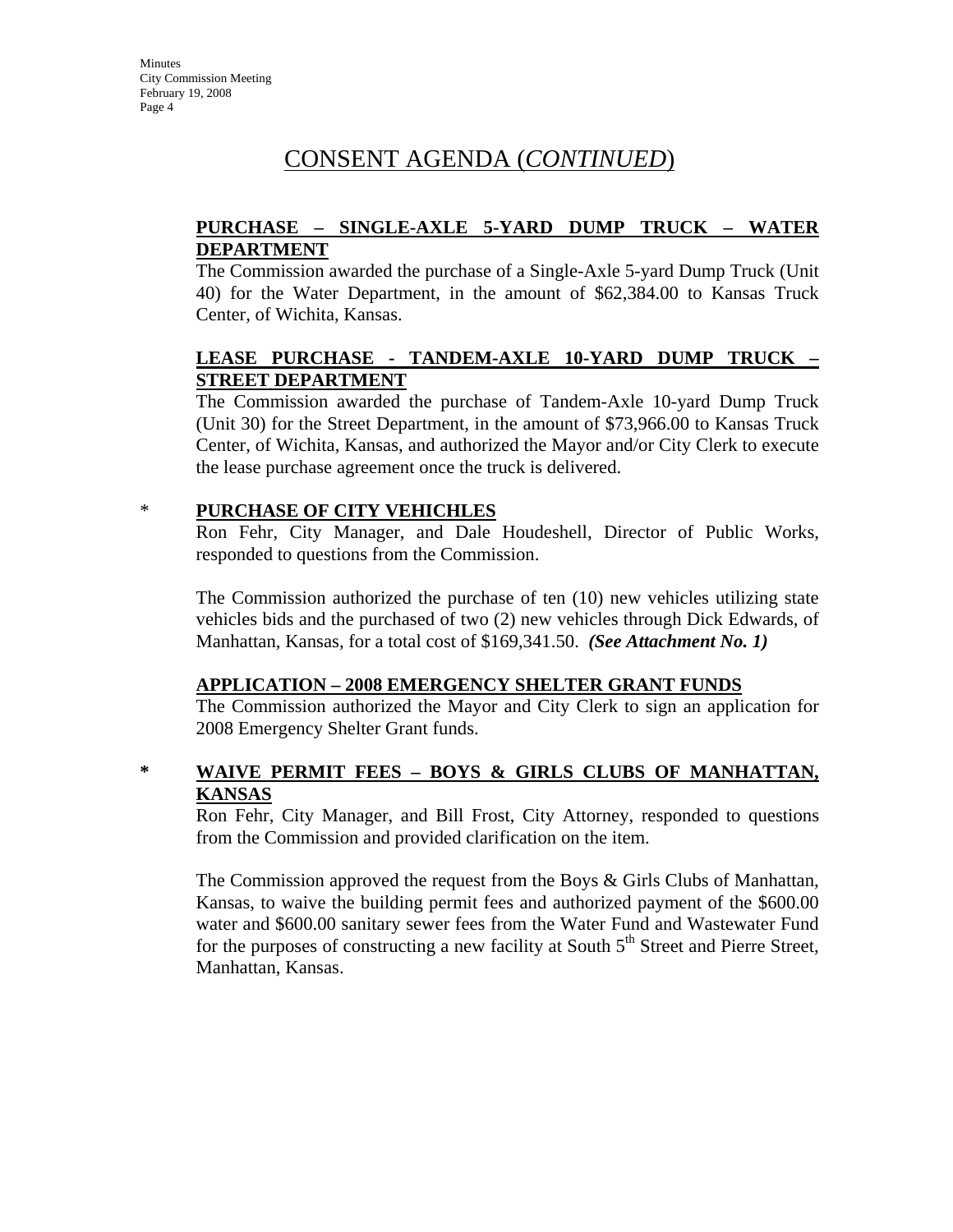**Minutes** City Commission Meeting February 19, 2008 Page 5

## CONSENT AGENDA (*CONTINUED*)

## **BOARD APPOINTMENTS**

The Commission approved appointments by Mayor Phillips to various boards and committees of the City.

#### *Housing Authority Board of Commissioners*

Appointment of Commissioner Jim Sherow, 529 Pierre Street, to fill an unexpired term for Commissioner Bruce Snead. Commissioner Sherow's term begins immediately, and will expire on March 3, 2009.

Re-appointment of Randy Stitt, 413 Highland Ridge Drive, to a four-year term. Mr. Stitt's term will begin on March 4, 2008, and will expire on March 3, 2012.

#### *Riley County-Manhattan Health Board*

Appointment of Sandra Tabor, 3132 Lundin Drive, Apt. 3, to fill an unexpired (Nurse) term for Jo Hardy. Ms. Tabor's term begins March 26, 2008, and will expire on January 31, 2009.

#### *City/University Special Projects Fund Committee*

Appointment of Doug Denning, 815 Sunset Avenue, to a two-year term. Mr. Denning's term begins immediately, and will expire on June 30, 2009.

After discussion, Commissioner Hatesohl moved to approve the consent agenda, as read. Commissioner Sherow seconded the motion. On a roll call vote, motion carried 5-0.

# GENERAL AGENDA

## **RESOLUTION NO. 021908-C – CONSENT TO SALE - MANHATTAN TOWN CENTER**

Ron Fehr, City Manager, presented the item and responded to questions from the Commission.

Bill Frost, City Attorney, provided a historical perspective on the Manhattan Town Center and the agreement with the Mall. He then responded to questions regarding net proceeds and lease provisions.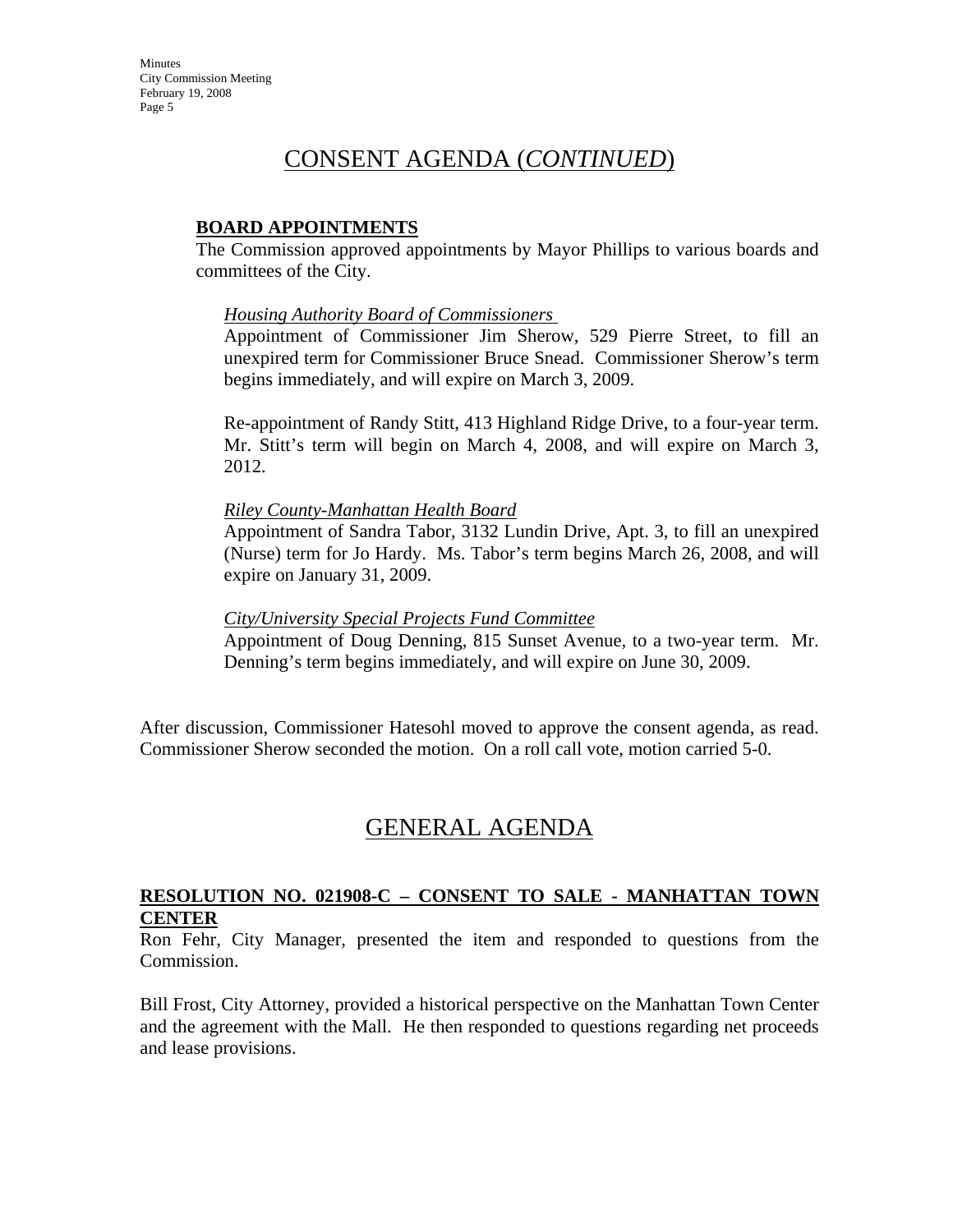# GENERAL AGENDA (*CONTINUED*)

## **RESOLUTION NO. 021908-C – CONSENT TO SALE - MANHATTAN TOWN CENTER** *(CONTINUED)*

Ron Fehr, City Manager, provided additional information on the item and responded to questions regarding opening up Third Street and potential use of proceeds from the sale.

Tim Olson representing, Urban Cal, provided background information on their company and stated they were excited to be in Manhattan. He responded to questions regarding Manhattan Town Center and stated that he was willing to work with the anchor tenants of the Mall to open up Third Street after seeing drawings of what is being proposed.

Allen Raynor, Manager, Manhattan Town Center, responded to questions from the Commission regarding complaints received regarding accessibility issues and stated that he would forward those concerns to the anchor tenants of the Mall.

After discussion, Commissioner Sherow moved to approve Resolution No. 021908-C, consenting to the sale of Manhattan Town Center, and authorizing the Mayor and City Clerk to execute all documents necessary to facilitate such sale. Commissioner Snead seconded the motion. On a roll call vote, motion carried 5-0.

## ENGINEERING AGREEMENT - 3<sup>RD</sup> STREET FROM LEAVENWORTH **STREET TO HUMBOLDT STREET (ST0806)**

Rob Ott, City Engineer, presented the item. He then responded to questions from the Commission regarding funding and the Kansas Department of Transportation.

Ron Fehr, City Manager, provided additional information on the item.

Rob Ott, City Engineer, responded to questions from the Commission regarding truck traffic and pedestrian movements.

After discussion, Commissioner Snead moved to authorize the Mayor and City Clerk to enter into an agreement with HWS Consulting Group, Inc., of Manhattan, Kansas, for the design of the 3<sup>rd</sup> Street from Leavenworth Street to Humboldt Street (ST0806), based on the Scope of Services. Commissioner Hatesohl seconded the motion. On a roll call vote, motion carried 5-0.

## ENGINEERING AGREEMENT - 3<sup>RD</sup> AND PIERRE STREET INTERSECTION **(ST0807)**

Commissioner Snead moved to authorize the Mayor and City Clerk to enter into an agreement with HWS Consulting Group, Inc., of Manhattan, Kansas, for the preliminary design of the intersection at 3rd Street and Pierre Street (ST0807), based on the Scope of Services. Commissioner Sherow seconded the motion. On a roll call vote, motion carried 5-0.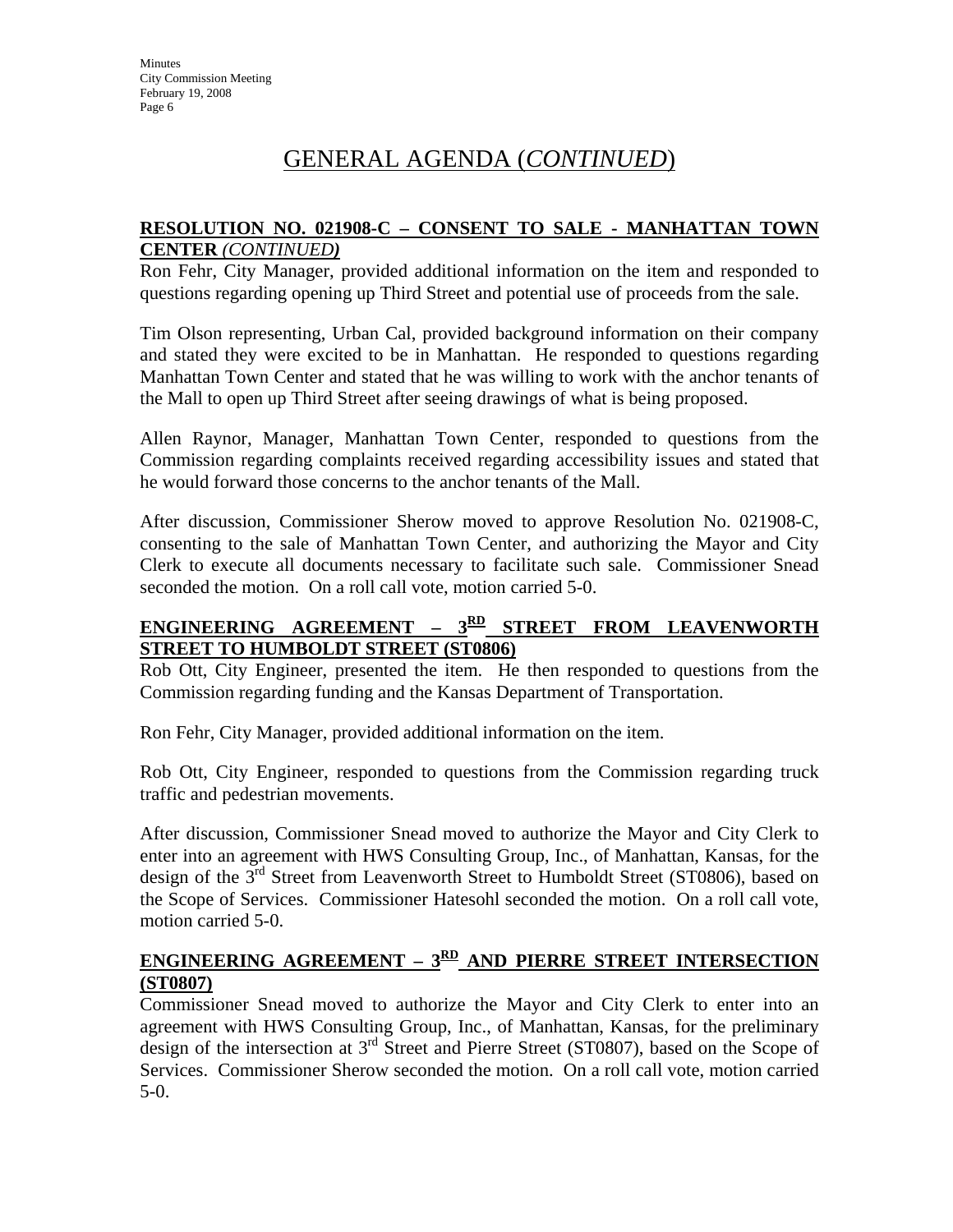**Minutes** City Commission Meeting February 19, 2008 Page 7

# GENERAL AGENDA (*CONTINUED*)

## **FIRST READING – REZONE - BARTON PLACE ADDITION**

Eric Cattell, Assistant Director for Planning, presented the item and answered questions from the Commission.

After discussion, Commissioner Hatesohl moved to approve first reading of an ordinance rezoning Barton Place Addition, generally located south of Wildcat Creek and west of Miller Ranch, Units Three and Four, from PUD, Residential Planned Unit Development District, to R, Single-Family Residential District, based on the findings in the Staff Report *(See Attachment No. 2)*. Commissioner Sherow seconded the motion. On a roll call vote, motion carried 5-0.

## **DENY DONATION OFFER - PRAIRIE LAKES LAND**

Curt Loupe, Director of Parks and Recreation, presented the item. He then answered questions from the Commission.

Russell Weisbender, Chief Executive Officer (CEO), Overlay Properties, Inc., provided additional information on the item and current situation of the homeowner association. He stated that a having a trail around the lake defeats the purpose of the green space and intended use.

Curt Loupe, Director of Parks and Recreation, provided additional information about the need for lighting along the trail with access being so close to the water for security and safety. He then discussed accessibility issues associated with the area.

Russell Weisbender, CEO, Overlay Properties, Inc., provided additional information on the item and informed the Commission that this area has been well accepted by families and children in the area. He then answered additional question from the Commission regarding the lake.

Curt Loupe, Director of Parks and Recreation, provided additional information about accessibility to the park and responded to additional questions from the Commission.

After discussion, Commissioner Strawn moved to table the offer from Overlay Properties, Inc., represented by Russell Weisbender, to donate Tract A of Prairie Lakes to the City of Manhattan for 60 days and for City Staff to work with the developer to add additional land to area and relook at financial requirements.

Mayor Phillips wanted to also consider adding parking space and other recreational amenities associated on the item.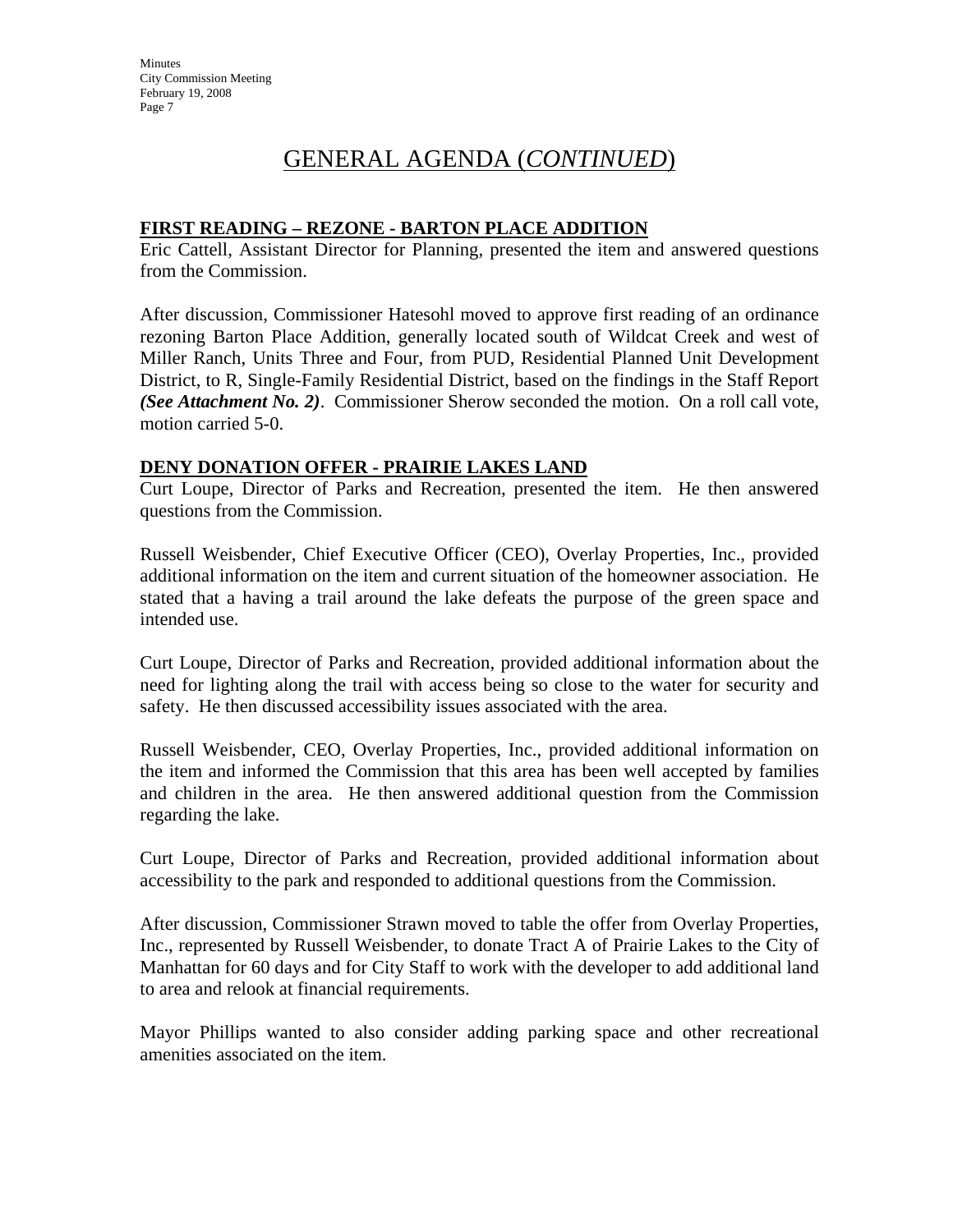# GENERAL AGENDA (*CONTINUED*)

## **DENY DONATION OFFER - PRAIRIE LAKES LAND** *(CONTINUED)*

Commissioner Sherow wanted to also consider ADA accessibility covered, associated maintenance costs, and environmental issues associated with the item.

Russell Weisbender, Chief Executive Officer (CEO), Overlay Properties, Inc., provided additional information on the item.

After discussion, Commissioner Hatesohl seconded the motion based on the additional considerations expressed by the Commission. After additional discussion, on a roll call vote, motion carried 5-0.

## **ENGINEERING AND CONSTRUCTION CONTRACT - CITY PARK POOL REPAIR**

Curt Loupe, Director of Parks and Recreation, presented the item.

After discussion, Commissioner Sherow moved to authorize City Administration to enter into an engineering contract with Bartlett & West Engineers, of Topeka, Kansas, at a cost not to exceed \$18,000.00 for Phase I services and to approve execution of a contract with a construction firm as recommended by the engineering firm for work not to exceed \$75,000.00 for repairs at the City Park Pool. Commissioner Hatesohl seconded the motion. On a roll call vote, motion carried 5-0.

## EXECUTIVE SESSION

At 9:05 p.m., Mayor Phillips moved to recess into Executive Session until 9:45 p.m. for the purpose of discussions with the City Attorney regarding pending legal matters that need to be confidential and that are deemed privileged in the attorney-client relationship. Commissioner Snead seconded the motion. On a roll call vote, motion carried 5-0.

At 9:46 p.m., the Commission reconvened with Mayor Phillips, Commissioners Snead, Strawn, and Sherow in attendance. Mayor Phillips moved to recess into Executive Session until 10:20 p.m. for the purpose of discussions with the City Attorney regarding pending legal matters that need to be confidential and that are deemed privileged in the attorneyclient relationship. Commissioner Sherow seconded the motion. On vote, motion carried 4-0.

At 10:20 p.m., the Commission reconvened with Mayor Phillips and Commissioners Hatesohl, Strawn, Snead, and Sherow in attendance.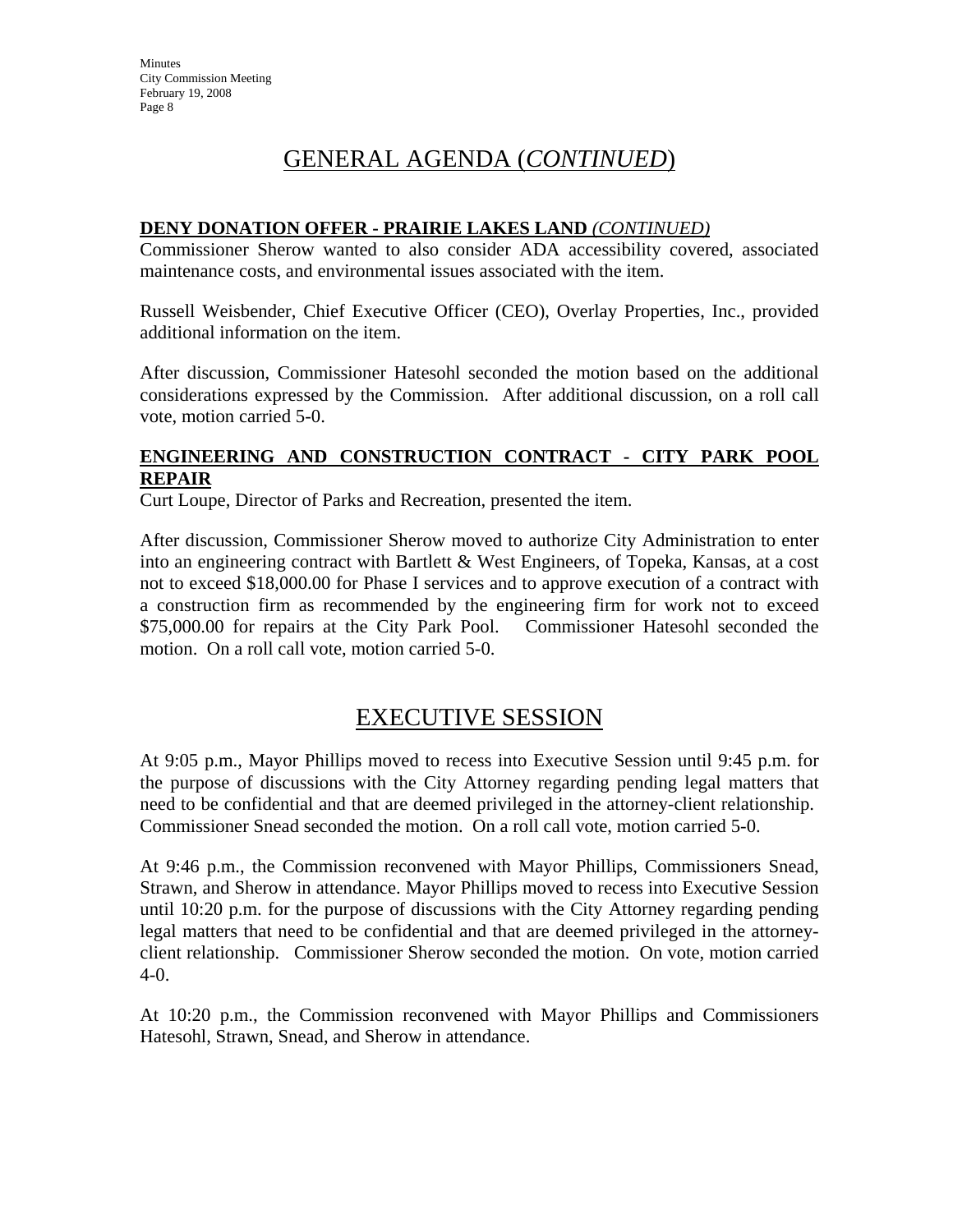Minutes City Commission Meeting February 19, 2008 Page 9

## **ADJOURNMENT**

 $\mathbb{R}^{|\mathcal{X}|}$ 

Commissioner Hatesohl moved to adjourn. Commissioner Strawn seconded the motion. On vote, motion carried 5-0.

At 10:21 p.m. the Commission adjourned.

Gary S. Roes CMC, City Clerk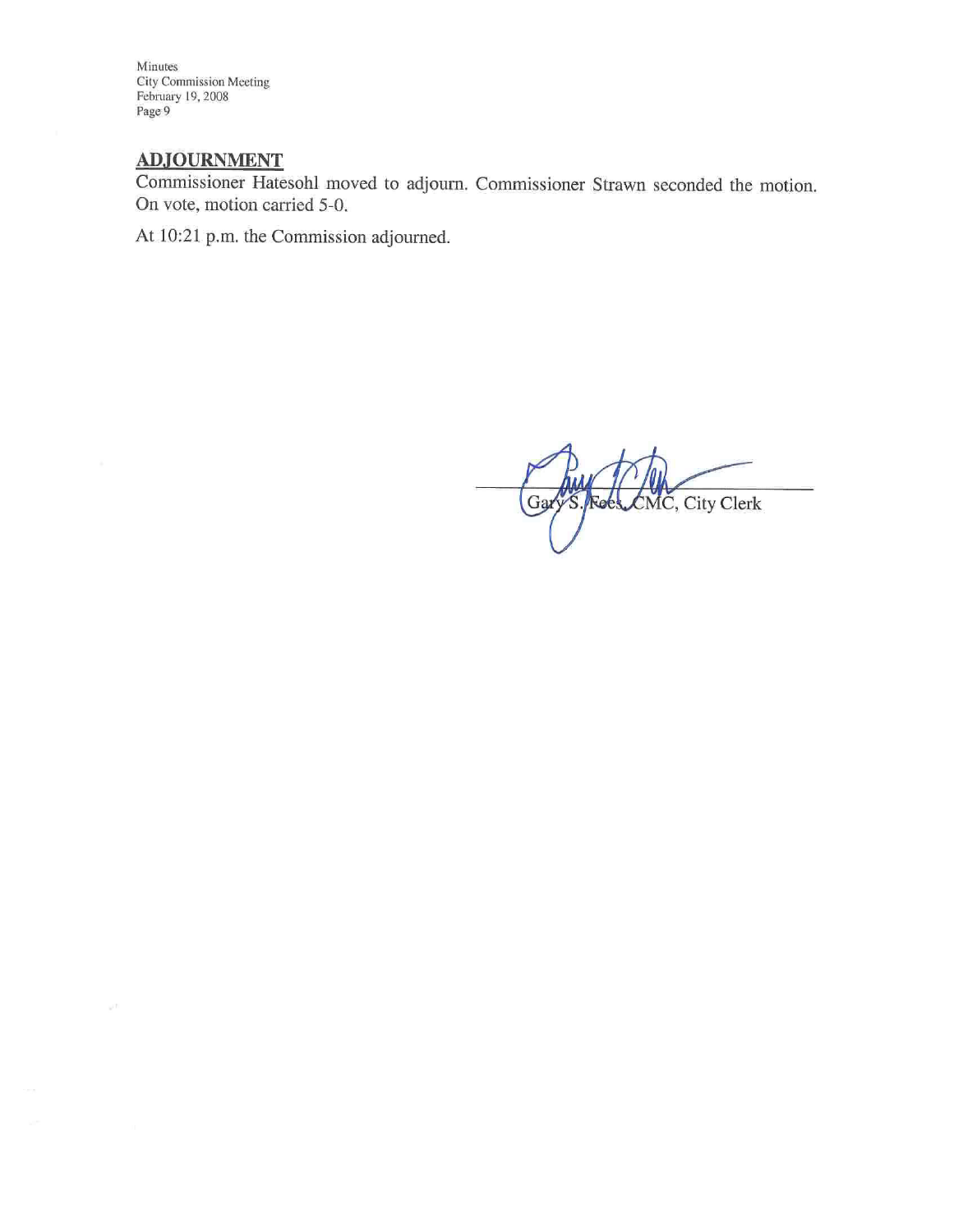#### *Attachment No. 1*

| QUANTY | DESCRIPTION                                                                                          | DICK                | STATE       | $Dep$ artment                                                |
|--------|------------------------------------------------------------------------------------------------------|---------------------|-------------|--------------------------------------------------------------|
|        |                                                                                                      | EDWARDS<br>FORD BID | <b>BID</b>  |                                                              |
| 1 EACH | Half Ton 4-Wheel Drive Pick-Up,<br>5.4L V8, 3 sets of keys, AS5801E<br><b>NEW</b>                    | \$18,024.00         | \$17,247.50 | Animal Shelter                                               |
| 3 EACH | Half Ton 2-Wheel Drive Pick-Up,<br>5.4L V8, 3 sets of keys,<br>CPX19E CPX27E CPX54E<br>#75, #74, #60 | \$14,170.00         | \$13,787.00 | Parks Division                                               |
| 3 EACH | Half Ton 2-Wheel Drive Pick-Up,<br>4.2L V6 TR805E TRX15E WA803E<br>$\#17, \#19, \#20$                | \$13,239.00         | \$12,455.00 | Traffic Department<br>Traffic Department Water<br>Department |
| 1 EACH | Half Ton 2 Wheel Drive Pick-Up,<br>4.2L V6, 6.5 ft. Bed WA804E #48                                   | \$12,977.00         | \$12,255.00 | Water Department                                             |
| 1 EACH | Mini Van Extended, 7 Passenger<br>SZX92E #141                                                        | No Bid              | \$15,881.00 | Sunset Zoo                                                   |
| 1 EACH | Compact Pick-Up 4 Wheel Drive<br>Standard Cab WW801E #91                                             | \$14,823.00         | \$14,205.00 | Wastewater Department                                        |
| 1 EACH | Compact Pick-Up 2 Wheel Drive 4<br>Door Super Cab FRX16E #13                                         | \$14,615.00         | \$14,703.00 | \$14,703.00 (Dick<br>Edwards)                                |
| 1 EACH | Half Tone 2 Wheel Drive Pick-Up<br>Super Cab 4 Door 6.5 Bed 4.6L V8<br><b>ENX34E #10</b>             | \$16,412.00         | \$19,567.00 | <b>Engineering Division</b>                                  |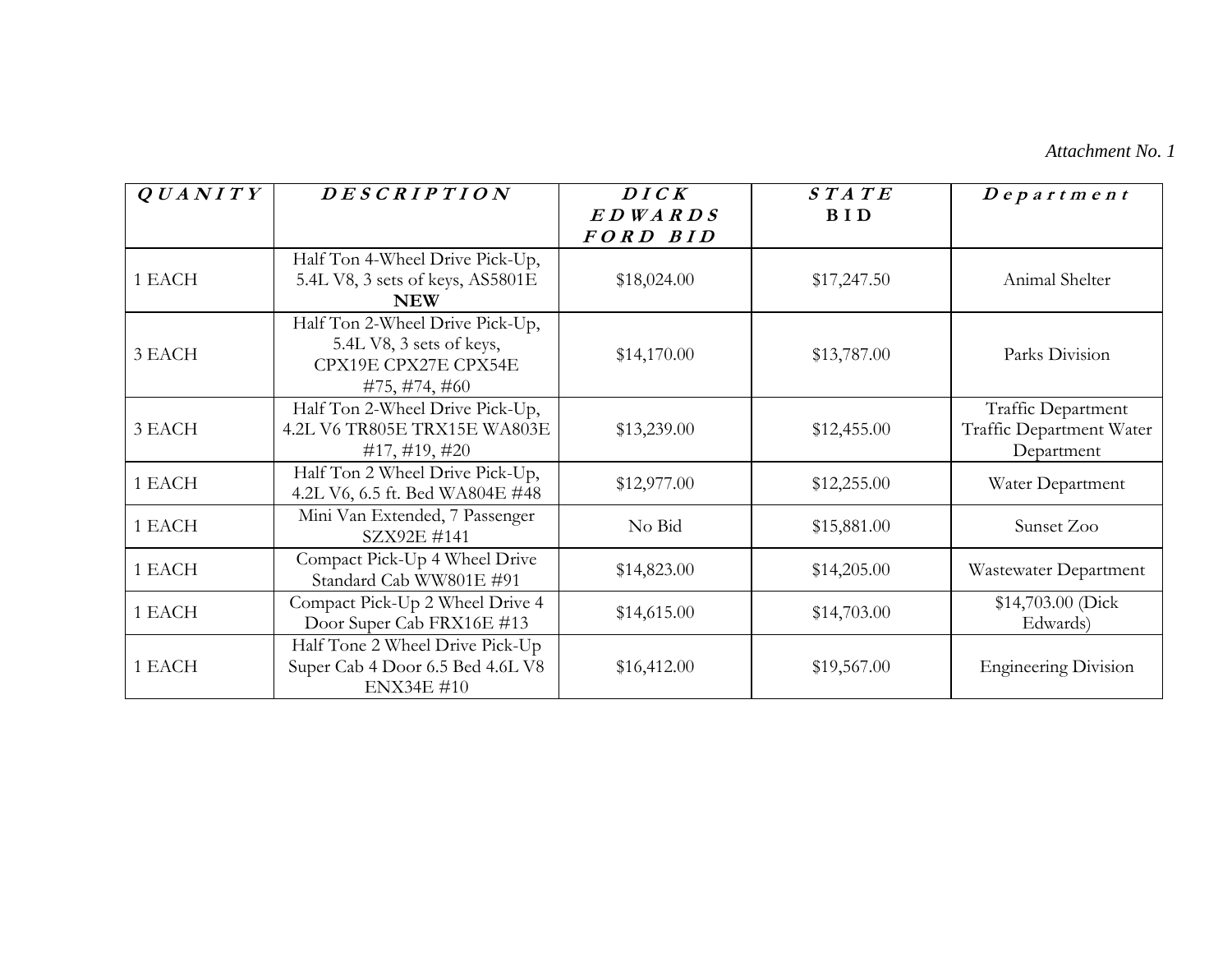### **STAFF REPORT**

## **ON AN APPLICATION TO REZONE THE BARTON PLACE ADDITION**

**FROM:** PUD, Residential Planned Unit Development District.

**TO:** R, Single-Family Residential District.

**APPLICANT:** Frank Tillman.

**ADDRESS:** 1044 Brianna Court, Manhattan KS 66503.

**OWNER:** Cedar Hills Development Corp.

**ADDRESS:** 1044 Brianna Court, Manhattan KS 66503.

**LOCATION:** south of Wildcat Creek Golf & Fitness, and generally 950 feet west of that portion of Amherst Avenue in the Miller Ranch subdivision.

**DESCRIPTION:** Barton Place Addition, Residential Planned Unit Development, Lots 1- 8, and Tracts A and B.

AREA: Approximately 60 acres.

**DATE OF PUBLIC NOTICE PUBLICATION:** Monday, January 14, 2008

## **DATE OF PUBLIC HEARING: PLANNING BOARD:** Monday, February 4, 2008 **CITY COMMISSION:** Tuesday, February 19, 2008

**EXISTING USE:** Undeveloped residential PUD for large lot up-scale single-family dwellings.

**PHYSICAL AND ENVIRONMENTAL CHARACTERISTICS:** The site is typical Flint Hills land form, with native grasses and mature trees. The site drains to the northwest to Wildcat Creek. There is an existing pond on the site constructed in the 1930's. The site is heavily wooded around the eastern, southern and western sides of the pond.

## **SURROUNDING LAND USE AND ZONING:**

**(1) NORTH:** Wildcat Creek Golf Course and Fitness Center, and Wildcat Creek; G-1 District.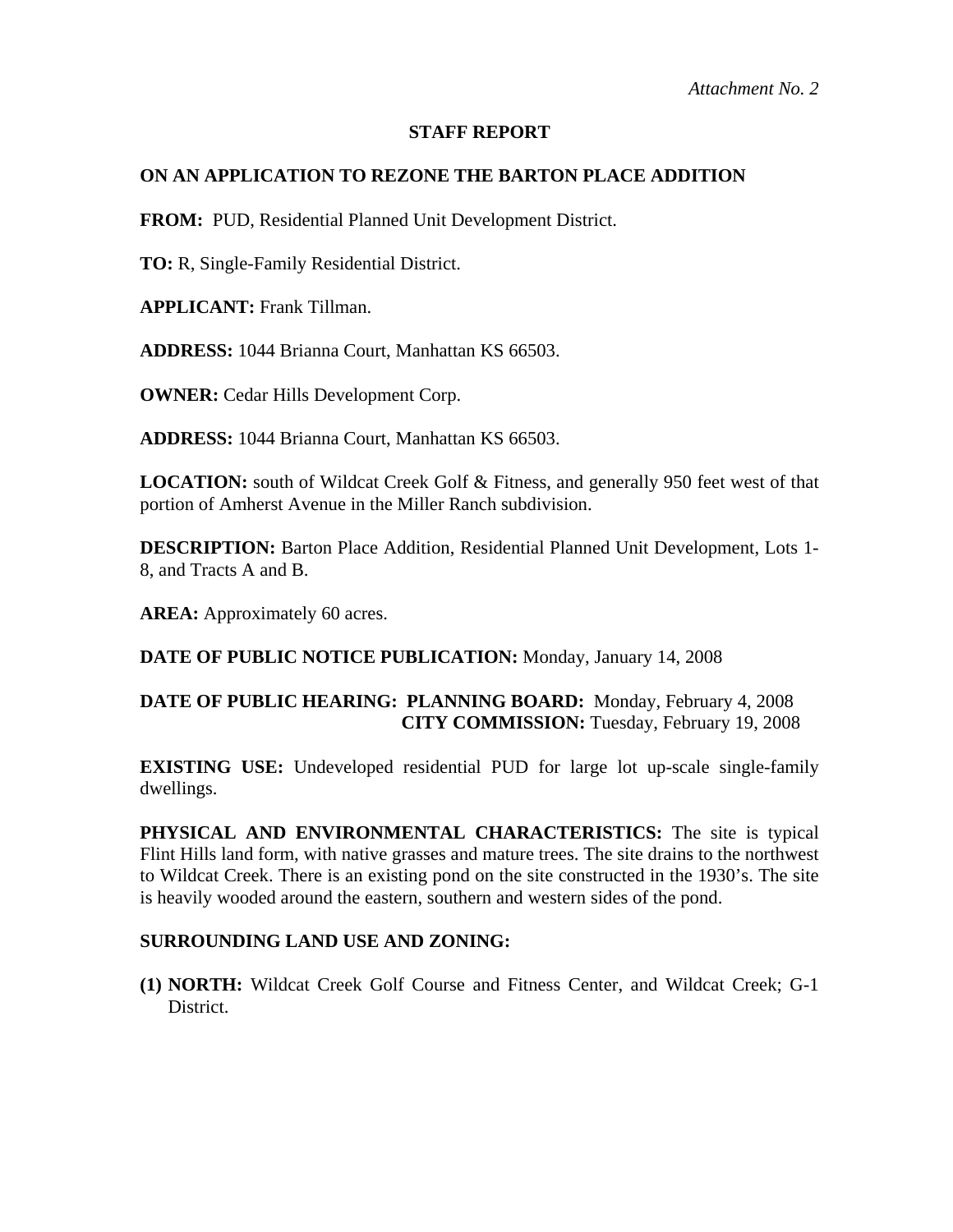*Attachment No. 2* 

- **(2) SOUTH:** Miller Ranch Addition, Unit Three and undeveloped multiple-family, Lee Mill Village Townhomes and future single-family residential development; R District, R-3, Multiple-Family Residential District and PUD.
- **(3) EAST:** Miller Ranch Addition, Unit Three and Unit Four for future single-family residential, Amherst Avenue and Miller Ranch Addition, Unit Two, single-family residential; R District and R-1, Single-Family Residential District**.**
- **(4) WEST:** Single-family homes on large unplatted tracts; G-1 District.

**GENERAL NEIGHBORHOOD CHARACTER:** Low density single-family residential.

The 60 acre site is adequate in area for low density single-family residential dwellings.

**COMPATIBILITY OF PROPOSED DISTRICT WITH NEARBY PROPERTIES AND EXTENT TO WHICH IT MAY HAVE DETRIMENTAL AFFECTS:** The site adjoins Miller Ranch Addition, Unit Three, which is zoned R District. To the south is an undeveloped R-3 District. To the north is Wildcat Creek Golf Course and to the west are two single family homes in Riley County on large tracts of land. The proposed R District is compatible with the overall low density single-family character of the neighborhood.

**CONFORMANCE WITH COMPREHENSIVE PLAN:** The site is shown on the Future Land Use map in the Southwest Planning Area as a combination of Residential Low Medium (RLM), Preserved Open Space, and Flood Hazard area (100-Year Flood Plain). A possible wetland is shown in the approximate center of the tract. A portion of the Wreath Avenue extension from the Miller Ranch area, which is intended to eventually connect to Anderson Avenue, has been platted as a part of the Barton Place Addition. The proposed rezoning conforms to the Comprehensive Plan.

**ZONING HISTORY AND LENGTH OF TIME VACANT AS ZONED:** There are no structures on the site. The site has been zoned PUD, Residential Planned Unit Development District, since July 3, 2007.

- June 5, 2006 Manhattan Urban Area Planning Board recommends approval of annexation and rezoning of the Barton Place Addition from County G-1, General Agricultural District, to R, Single-Family Residential District.
- June 19, 2006 Manhattan Urban Area Planning Board conducts a public hearing to consider the Preliminary Plat of Barton Place Addition and approves Preliminary Plat.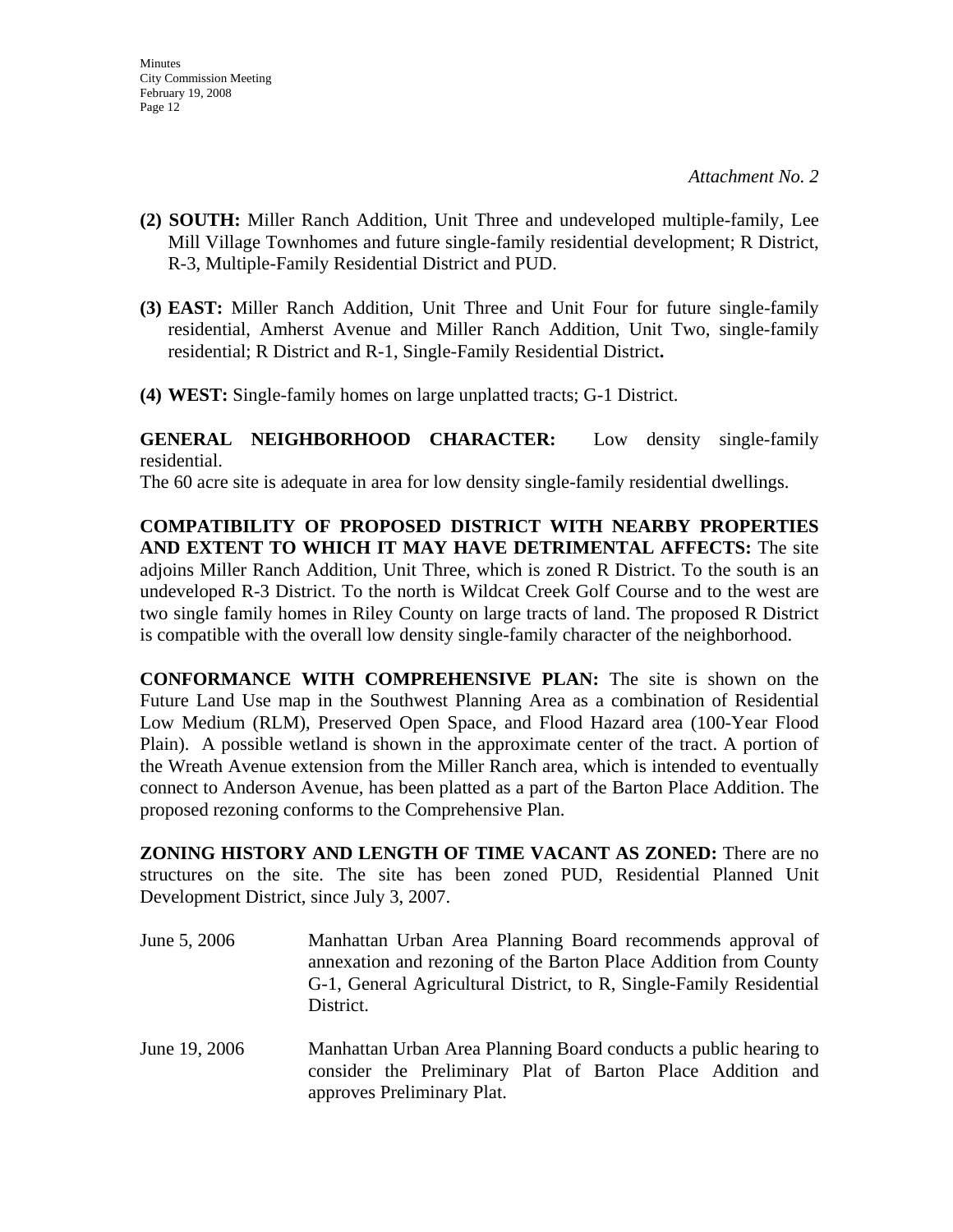Minutes City Commission Meeting February 19, 2008 Page 13

*Attachment No. 2* 

| June 20, 2006  | City Commission approves first reading of annexation and rezoning<br>of Barton Place Addition to R, Single-Family Residential District.                                                                                |  |  |
|----------------|------------------------------------------------------------------------------------------------------------------------------------------------------------------------------------------------------------------------|--|--|
| July 11, 2006  | City Commission approves Ordinance Nos. 6551 and 6552<br>annexing and rezoning Barton Place to R, Single-Family<br><b>Residential District.</b>                                                                        |  |  |
| Nov. 6, 2006   | Manhattan Urban Area Planning Board approves the Final Plat of<br><b>Barton Place Addition.</b>                                                                                                                        |  |  |
| Nov. 21, 2006  | City Commission accepts easements and rights-of-way as shown on<br>the Final Plat of Barton Place Addition and authorizes the Mayor<br>and City Clerk to execute an Agreement regarding maintenance of<br>Barton Lake. |  |  |
| December 2006  | Applicant requests that the 40-lot Final Plat of Barton Place<br>Addition not be filed.                                                                                                                                |  |  |
| Feb. 15, 2007  | Applicant submits application to rezone Barton Place from R,<br>Single Family, to PUD.                                                                                                                                 |  |  |
| May 21, 2007   | Manhattan Urban Area Planning Board recommends approval of<br>the proposed rezoning to Barton Place PUD, with ten (10)<br>conditions of approval.                                                                      |  |  |
| June 19, 2007  | City Commission approves first reading of the rezoning of Barton<br>Place PUD.                                                                                                                                         |  |  |
| July 3, 2007   | City Commission approves Ordinance No. 6631 rezoning Barton<br>Place PUD.                                                                                                                                              |  |  |
| August 6, 2007 | Manhattan Urban Area Planning Board approves Final Plat of the<br>Barton Place Addition, reflecting the new 8-lot PUD layout, and<br>concurrently sets aside the original unfilled 40-lot Barton Plat.                 |  |  |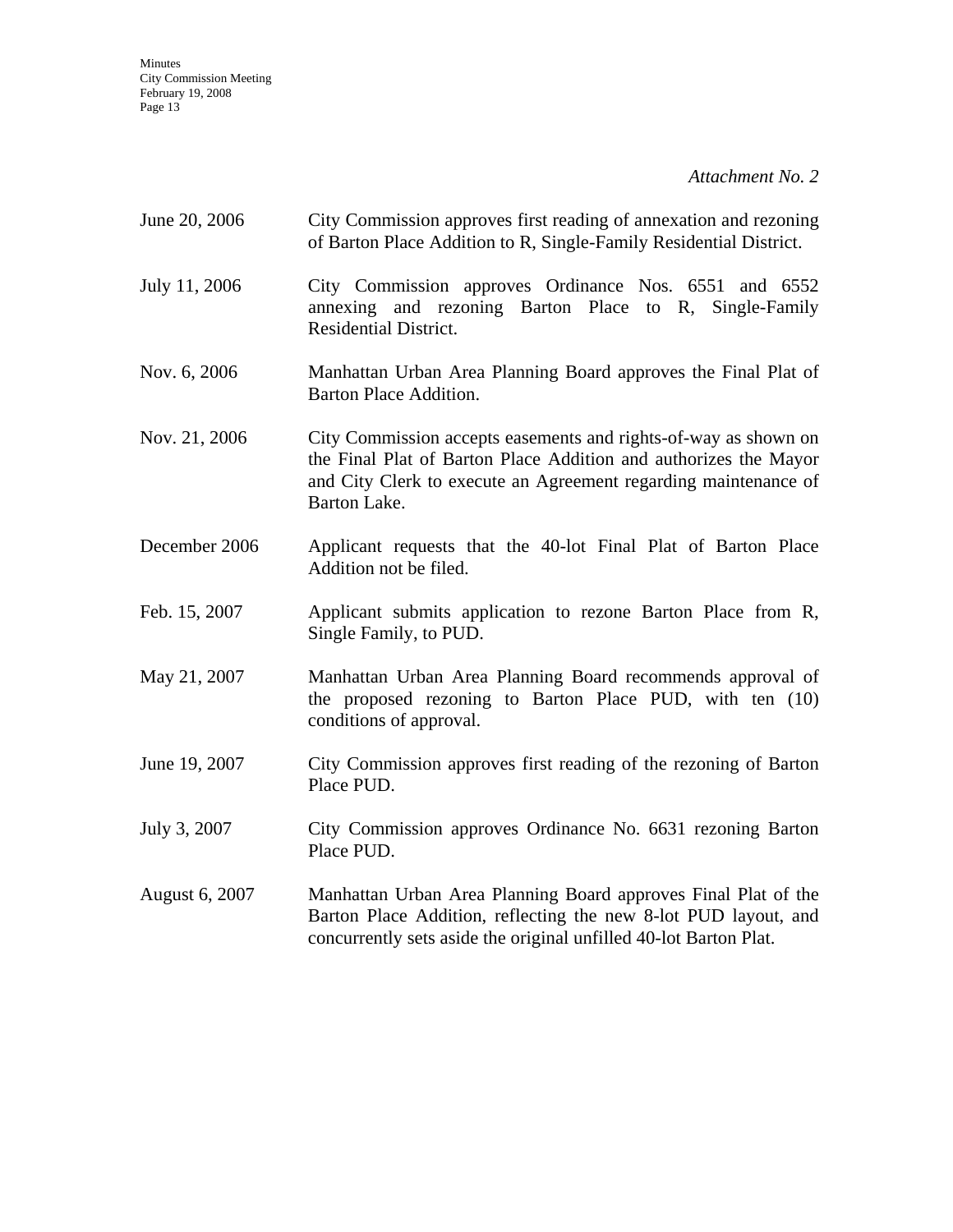**Minutes** City Commission Meeting February 19, 2008 Page 14

*Attachment No. 2* 

September 18, 2007 City Commission accepts easements and rights-of-way as shown on the Final Plat of Barton Place Addition and authorizes the Mayor and City Clerk to execute an Agreement regarding maintenance of Barton Lake, construction and maintenance and repair of Dobenin Place, and installation, maintenance or repair of grinder pumps, or similar equipment.

**CONSISTENCY WITH INTENT AND PURPOSE OF THE ZONING ORDINANCE:** The intent and purpose of the Zoning Regulations is to protect the public health, safety, and general welfare; regulate the use of land and buildings within zoning districts to assure compatibility; and to protect property values.

The R, Single-Family Residential District, is designed to provide a single-family dwelling zone at a density no greater than one dwelling unit per 10,000 square feet. Minimum lot area is 10,000 square feet. A revised Final Plat of the Barton Place Addition is proposed and lots will need to conform to the minimum requirements of the R District. The 60 acre site is adequate in area to conform to the requirements of the Zoning Regulations.

**RELATIVE GAIN TO THE PUBLIC HEALTH, SAFETY AND WELFARE THAT DENIAL OF THE REQUEST WOULD ACCOMPLISH, COMPARED WITH THE HARDSHIP IMPOSED UPON THE APPLICANT:** There appears to be no gain to the public that denial would accomplish. It may be a hardship to the applicant if the rezoning is denied.

**ADEQUACY OF PUBLIC FACILITIES AND SERVICES:** Adequate streets, sanitary sewer and water will be extended to serve the site. Street connections from future Hemlock Avenue and Silverleaf Drive in Miller Ranch Addition, Unit Three, and Wreath Avenue from Lee Mill Village PUD will connect to the site in the near future.

## **OTHER APPLICABLE FACTORS:** None.

## **STAFF COMMENTS:**

City Administration recommends approval of the proposed rezoning of Barton Place Addition from PUD, Residential Planned Unit Development District, to R, Single-Family Residential District.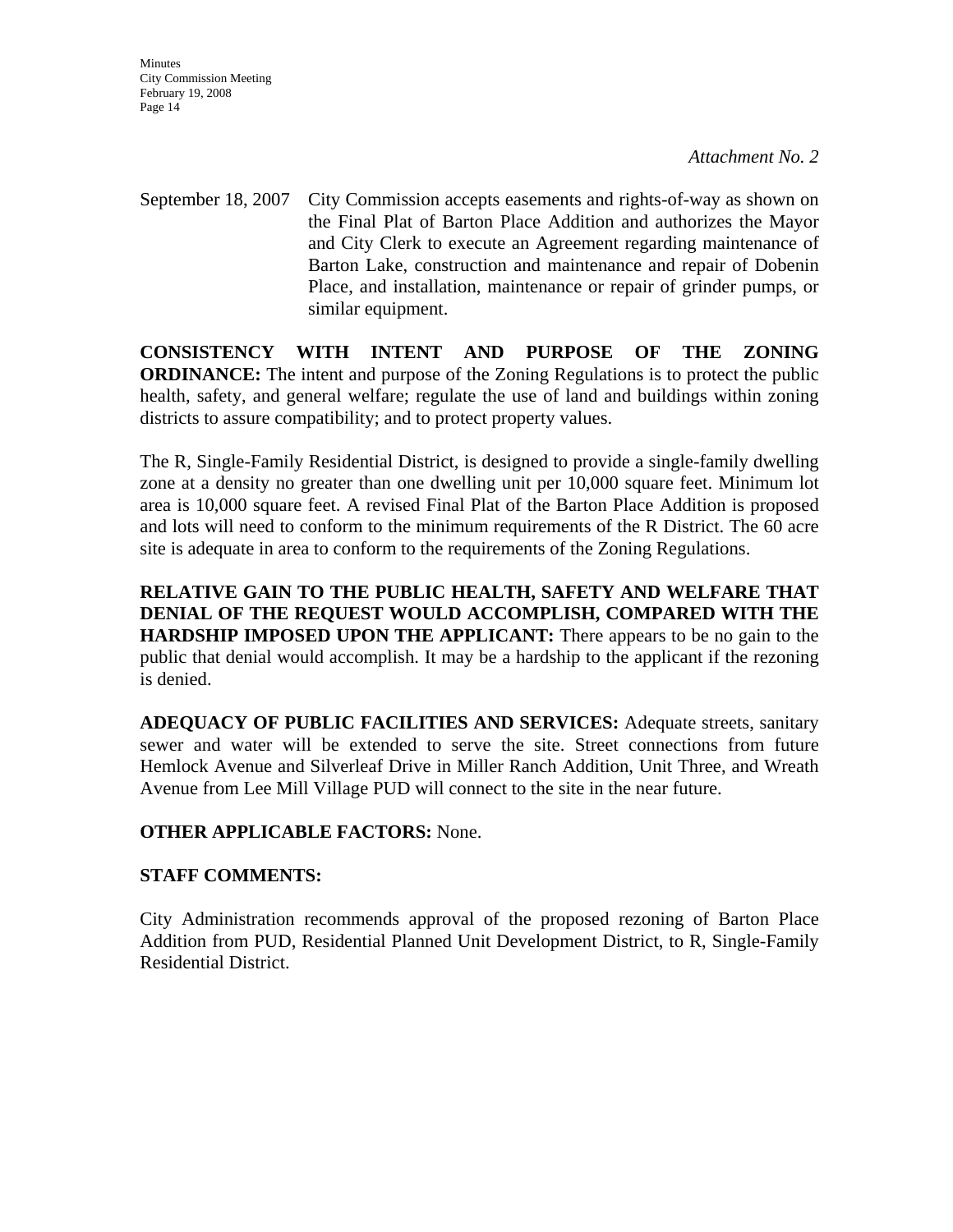*Attachment No. 2* 

## **ALTERNATIVES:**

- 1. Recommend approval of the proposed rezoning of the Barton Place Addition from PUD, Residential Planned Unit Development District, to R, Single-Family Residential District, stating the basis for such recommendation.
- 2. Recommend denial of the proposed rezoning, stating the specific reasons for denial.
- 3. Table the proposed rezoning to a specific date, for specifically stated reasons.

## **POSSIBLE MOTION:**

The Manhattan Urban Area Planning Board recommends approval of the proposed rezoning of Barton Place Addition from PUD, Residential Planned Unit Development District, to R, Single-Family Residential District, based on the findings in the Staff Report.

**PREPARED BY:** Steve Zilkie, AICP, Senior Planner

**DATE:** January 28, 2008

08006}SR}RezoneBartonPlacePUDtoR